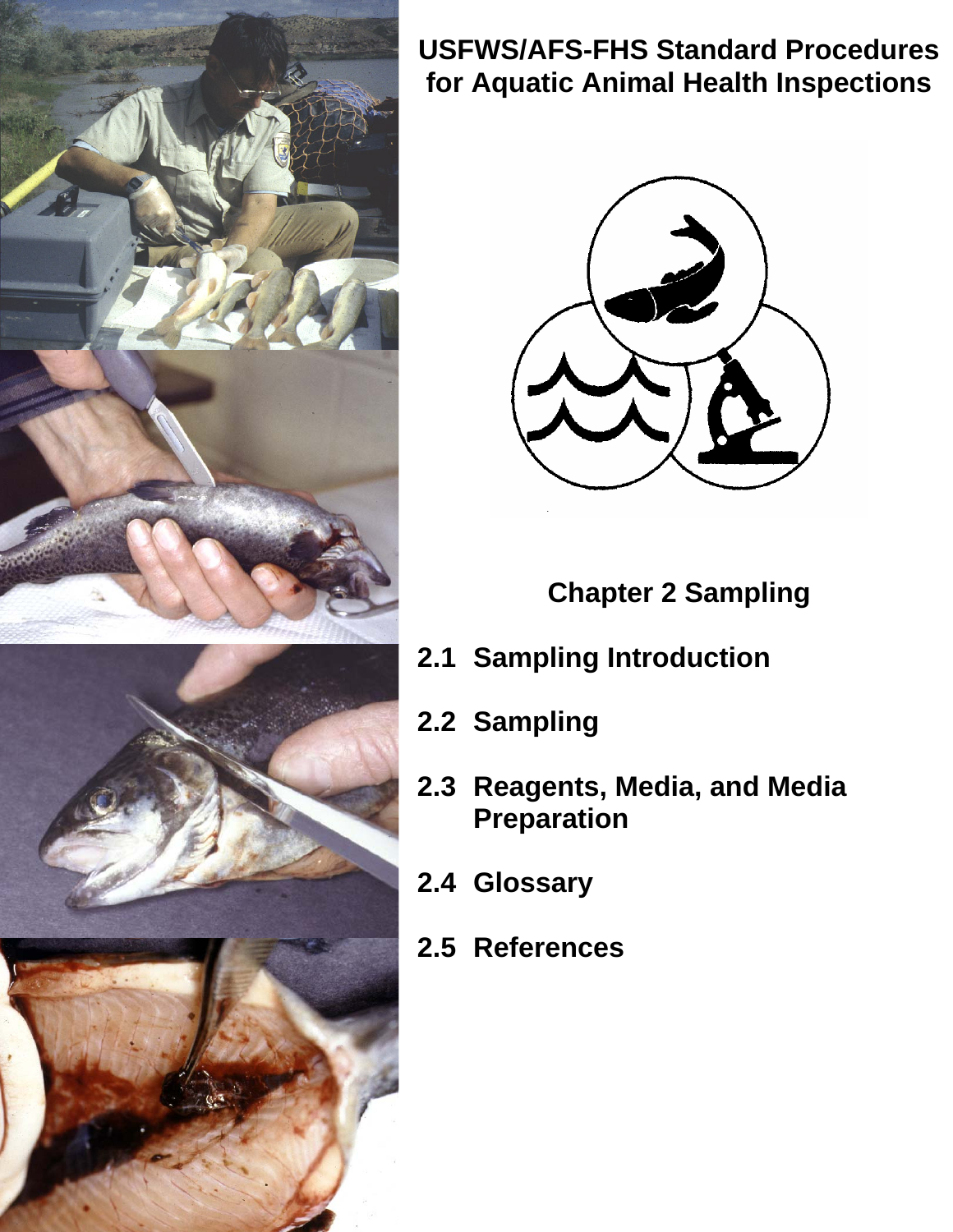## **2.1 Sampling Introduction**

This section describes procedures for the collection of samples for both lot and facility inspections. This section describes procedures for the collection of samples for both lot and facility inspections.<br>These guidelines represent the **minimum acceptable standard** and may be superceded by applicable State, Tribal, interjurisdictional, and foreign aquatic animal health protection guidelines, policies, and /or regulations.

Size and age group classifications, lot definitions, sample size, general sampling considerations, and a recommended protocol for sample collection are also included. Screening and confirmatory tests to be run on the samples collected are provided, in detail, for each pathogen in subsequent chapters of this handbook (see table of contents).

The following necropsy and sample collection protocol is for four bacteria (*Aeromonas salmonicida, Yersinia ruckeri, Edwardsiella ictaluri*, and *Renibacterium salmonarium*), eight viruses (Infectious Hematopoietic Necrosis Virus, Infectious Pancreatic Necrosis Virus, Infectious Salmon Anemia Virus, Largemouth Bass Virus, *Oncorhynchus masou* Virus, Spring Viremia of Carp Virus, Viral Hemorrhagic Septicemia Virus, and White Sturgeon Herpesvirus), and four parasites (*Myxobolus cerebralis, Ceratomyxa shasta, Tetracapsula bryosalmonae,* and *Bothriocephalus acheilognathi*). A brief description of clinical signs of the diseases caused by each of these pathogens is included in this handbook. However, references such as the AFS/FHS Blue Book (Thoesen 1994) and others listed herein should be consulted for more detailed descriptions and information.

It is the responsibility of the inspector to evaluate the facility and select the appropriate fish from which to collect samples, check the policies and regulations of the jurisdictions requiring the inspection, and coordinate sample submission requirements with the laboratory that will be performing the assays. This will ensure recognition of the inspection results by the competent authorities. A guideline for inspection preparation is provided in 2.2.A "Guidelines for Preparation of a Fish Health Inspection."

The inspection criteria outlined in this chapter is based on the testing of a statistically valid number of individuals to assess the health of the entire population and is intended only to provide information for risk management involving the movement of fish from one location to another. The lack of detection of a particular pathogen resulting from an inspection indicates only that the pathogen was not isolated by the methods used on the individual fish examined on the date of sampling. It does not indicate that every fish in that population is free of that pathogen or will be free of that pathogen at any time in the future.

*DISCLAIMER: Mention of specific brands or manufacturers does not warrant endorsement by the U. S. Fish and Wildlife Service and/or the United States government. Any comparable instrument, laboratory supply, or reagent may be substituted in this protocol if operation and performance are deemed comparable to the items specified.*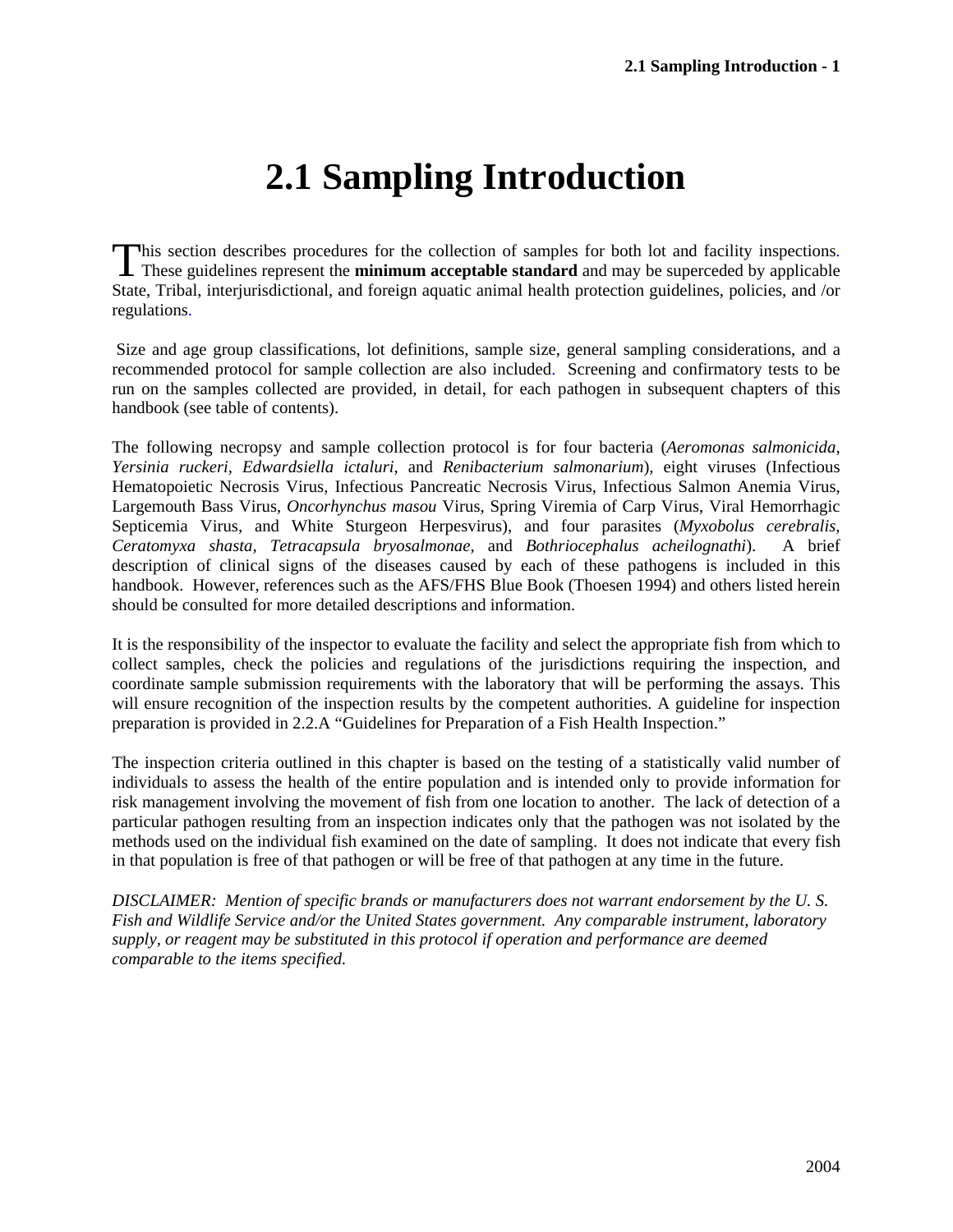# **2.2 Sampling**

## **A. Guidelines for Preparation of a Fish Health Inspection**

It is the responsibility of the inspector to obtain the appropriate information from the facility manager, receiving jurisdiction, and testing laboratory in order to assess all appropriate samples to collect from each lot at the facility. The following is a checklist of information to consider when planning and preparing for an inspection.

### **1. Facility Information**

- a. Facility water source(s) do any of the sources contain live fish?
- b. Facility water temperature regime.
- c. Identification of all lots of fish present at the facility at the time of inspection and during the previous 12 months (see 2.2.C "Lot and Inspection Definitions" for definition of lot).
- d. Origin and history of each lot: strain information, transfer information, and previous inspection history.
- e. Location of fish in each lot at the facility (by both water source and rearing unit).
- f. General health history, including any therapies administered to fish during the previous 12 months.

### **2. Receiving Jurisdiction Information**

- a. Name(s) of state contacts.
- b. State regulations that apply.
- c. Regional policy that may apply.
- d. Pathogens listed by regulation or policy.
- e. Sampling and laboratory analysis methods required by regulation or policy.
- f. Does testing laboratory meet all requirements of receiving jurisdiction(s)?

Listed in Table 2.1 are the target fish species, size/age group and tissue to be selected for inspection for each pathogen. To the extent that inspection requirements allow for it, sampling efforts will be directed at the most susceptible species, age, temperature, and rearing units for that pathogen. For some species, strain susceptibility or resistance, as well as other performance factors can be obtained and reviewed from the National Fish Strain Registry (http://159.189.37.201/).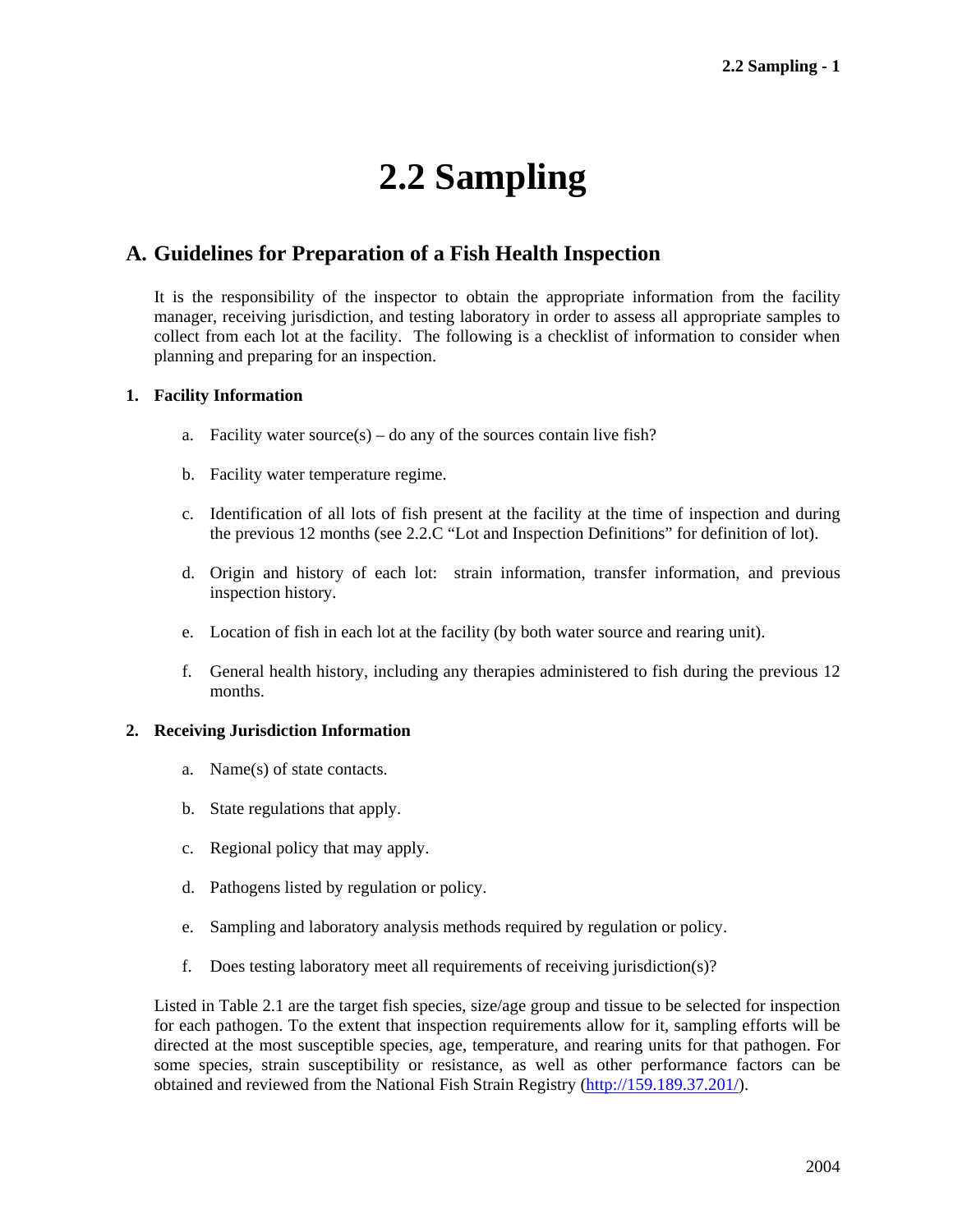All samples shall be processed as soon as possible after collection. If the collected animals are not maintained alive before processing, samples shall be stored chilled (0 to 4°C) but not frozen and shall be processed as soon as possible after collection. All samples for virology must be inoculated onto cell cultures within 72 hours post-collection. Fish selected should be representative of the lot being inspected and shall include fish with lesions and moribund fish when present.

Samples are collected by, submitted by, and accepted from a federally accredited veterinarian, a state or federal animal health official, or an American Fisheries Society (AFS) certified inspector or pathologist. Contact the laboratory that will be performing the assays to coordinate sampling.

#### **3. Sample information will include the following information at a minimum:**

- a. Name and address of owner.
- b. Location of sample collection.
- c. Type of water source (well, spring, surface).
- d. Whether a water source is fish-free.
- e. Name and address of the submitting individual.
- f. Age, species, origin of fish (fish or eggs).
- g. Number of fish present in each lot.
- h. Number of fish sampled in each lot.
- i. For *M. cerebralis* sampling, age should be given in temperature degree-days. If continuous temperature data is not available, report age in months. It should be indicated how long the fish have resided in the water supply.

## **B. Size/Age Groups**

Environmental and species differences can markedly affect the growth rate of fish. In addition, some pathogens are most readily detected when fish are a certain size, whereas others are most readily detected when fish are a certain age. For the purpose of fish health inspections, fish are assigned to one of four groups based on either size or age depending on the pathogen of interest. The following table provides a general reference for these classifications. These classifications may not fit all species.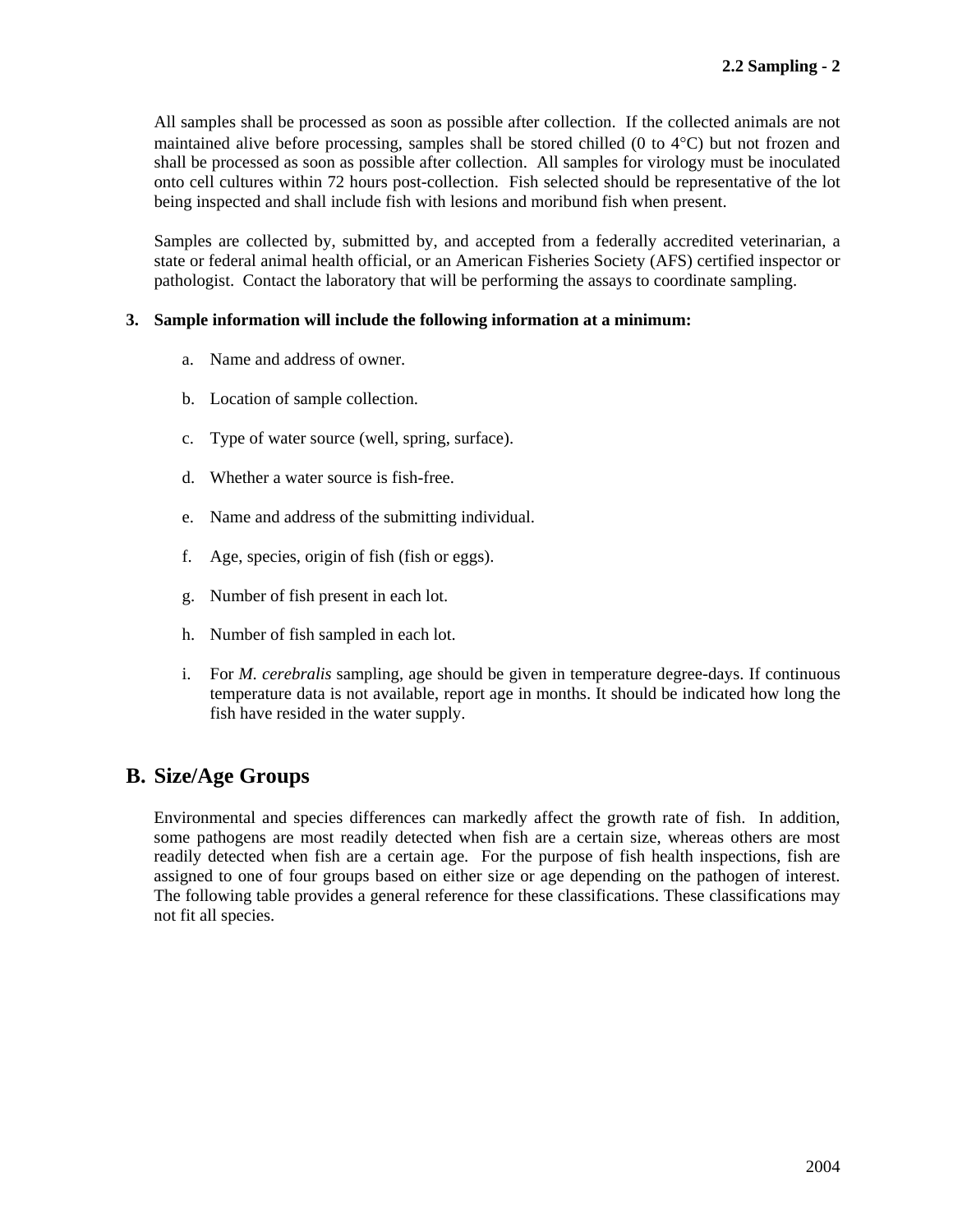**2.2 Sampling - 3** 

**Table 2.1.** Target fish species, size/age group, and tissue to be selected for inspection for each pathogen.

| <b>ORGANISM</b>                                | <b>COMMON</b><br><b>NAME OF</b><br><b>DISEASE</b> | <b>KNOWN</b><br><b>SUSCEPTIBLE</b><br><b>SPECIES</b>                 | <b>TISSUE FOR</b><br><b>SAMPLING</b>                                           | <b>PRIMARY</b><br><b>(SCREENING</b><br><b>TECHNIQUE)</b>                                                                | <b>CONFIRMATORY</b><br><b>TECHNIQUE</b>                                                                                        | <b>COMMENTS</b>                                                                                                                                                                      |
|------------------------------------------------|---------------------------------------------------|----------------------------------------------------------------------|--------------------------------------------------------------------------------|-------------------------------------------------------------------------------------------------------------------------|--------------------------------------------------------------------------------------------------------------------------------|--------------------------------------------------------------------------------------------------------------------------------------------------------------------------------------|
| <b>Bacterial Pathogens</b>                     |                                                   |                                                                      |                                                                                |                                                                                                                         |                                                                                                                                |                                                                                                                                                                                      |
| Aeromonas<br>salmonicida                       | Furunculosis                                      | Any freshwater fish                                                  | Kidney                                                                         | Bacterial culture of kidney<br>on TSA or BHIA media                                                                     | Fluorescent Antibody<br>Test (FAT)                                                                                             | May be isolated from many species<br>of fish, birds, and protozoan<br>parasites                                                                                                      |
| Yersinia ruckeri                               | <b>Enteric Red</b><br>Mouth (ERM)                 | Any freshwater fish                                                  | Kidney                                                                         | Bacterial culture of kidney<br>on TSA or BHIA media                                                                     | FAT                                                                                                                            | May be isolated from many species<br>of fish and birds                                                                                                                               |
| Edwardsiella ictaluri                          | Enteric<br>Septicemia of<br>Catfish (ESC)         | Ictalurids                                                           | Kidney                                                                         | Bacterial culture of kidney<br>on TSA or BHIA media                                                                     | <b>FAT</b>                                                                                                                     |                                                                                                                                                                                      |
| Renibacterium<br>salmoninarum                  | <b>Bacterial</b><br>Kidney Disease<br>(BKD)       | Salmonids                                                            | Kidney, ovarian fluid                                                          | Direct fluorescent<br>antibody test on kidney<br>smear or ovarian fluids                                                | Bacterial culture using<br>SKDM-2 media for a<br>total of 6 weeks or<br>nested Polymerase<br>Chain Reaction (PCR)<br>technique |                                                                                                                                                                                      |
| Piscirickettsia<br>salmonis                    |                                                   | Salmonids,<br>freshwater, and<br>marine fish                         | Kidney/Spleen/Liver/Blood                                                      | Cell culture on CHSE for<br>28 days. Hold for an<br>additional 14 days. Or<br>tissue impression stained<br>with Giemsa. | IFAT, Immuno-<br>histochemistry or PCR                                                                                         | Use antibiotic-free media in cell<br>cultures.                                                                                                                                       |
| <b>Viral Pathogens</b>                         |                                                   |                                                                      |                                                                                |                                                                                                                         |                                                                                                                                |                                                                                                                                                                                      |
| Infectious<br>Hematopoietic<br>Necrosis Virus  | <b>IHN</b>                                        | Salmonids                                                            | Whole fry, viscera, or<br>kidney/spleen - depending<br>on size, ovarian fluid  | Cell culture on EPC cells<br>for 14 days at 15°C.<br>Followed by a 14-day<br>blind pass.                                | Serum neutralization or<br>nested PCR or IFAT                                                                                  | Target tissues should be<br>kidney/spleen from larger fish and<br>ovarian fluid from spawning<br>broodstock.                                                                         |
| <b>Infectious Pancreatic</b><br>Necrosis Virus | <b>IPN</b>                                        | Wide variety of<br>freshwater and<br>saltwater fish and<br>shellfish | Whole fry, viscera, or<br>kidney/spleen - depending<br>on size, ovarian fluid  | Cell culture on CHSE-214<br>cells for 14 days at 15°C.<br>Followed by a 14-day<br>blind pass.                           | Serum neutralization or<br>nested PCR or IFAT                                                                                  | Target tissues should be<br>kidney/spleen from larger fish and<br>ovarian fluid from spawning<br>broodstock. May be isolated from<br>many species of aquatic organisms               |
| <b>Infectious Salmon</b><br>Anemia Virus       | <b>ISA</b>                                        | Salmonids and<br>Atlantic herring                                    | Whole fry, viscera, or<br>kidney/spleen - depending<br>on size; ovarian fluids | Cell culture on SHK-1<br>cells for 14 days at 15° C.<br>Followed by a 14-day<br>blind pass.                             | PCR or IFAT                                                                                                                    | In addition to sampling kidney<br>spleen, when available sample<br>ovarian fluid from spawning<br>broodstock. Most mortality occurs<br>in saltwater with fluctuating<br>temperatures |
| Oncorhynchus masou<br>Virus                    | <b>OMV</b>                                        | Salmonids                                                            | Viscera, ovarian fluids                                                        | Cell culture on CHSE-214<br>cells for 14 days at 15° C.<br>Followed by a 14-day<br>blind pass.                          | PCR technique or send<br>to reference lab for<br>confirmation                                                                  | Target tissues should be<br>kidney/spleen from larger fish and<br>ovarian fluid from spawning<br>broodstock. Only known to occur in<br>Japan                                         |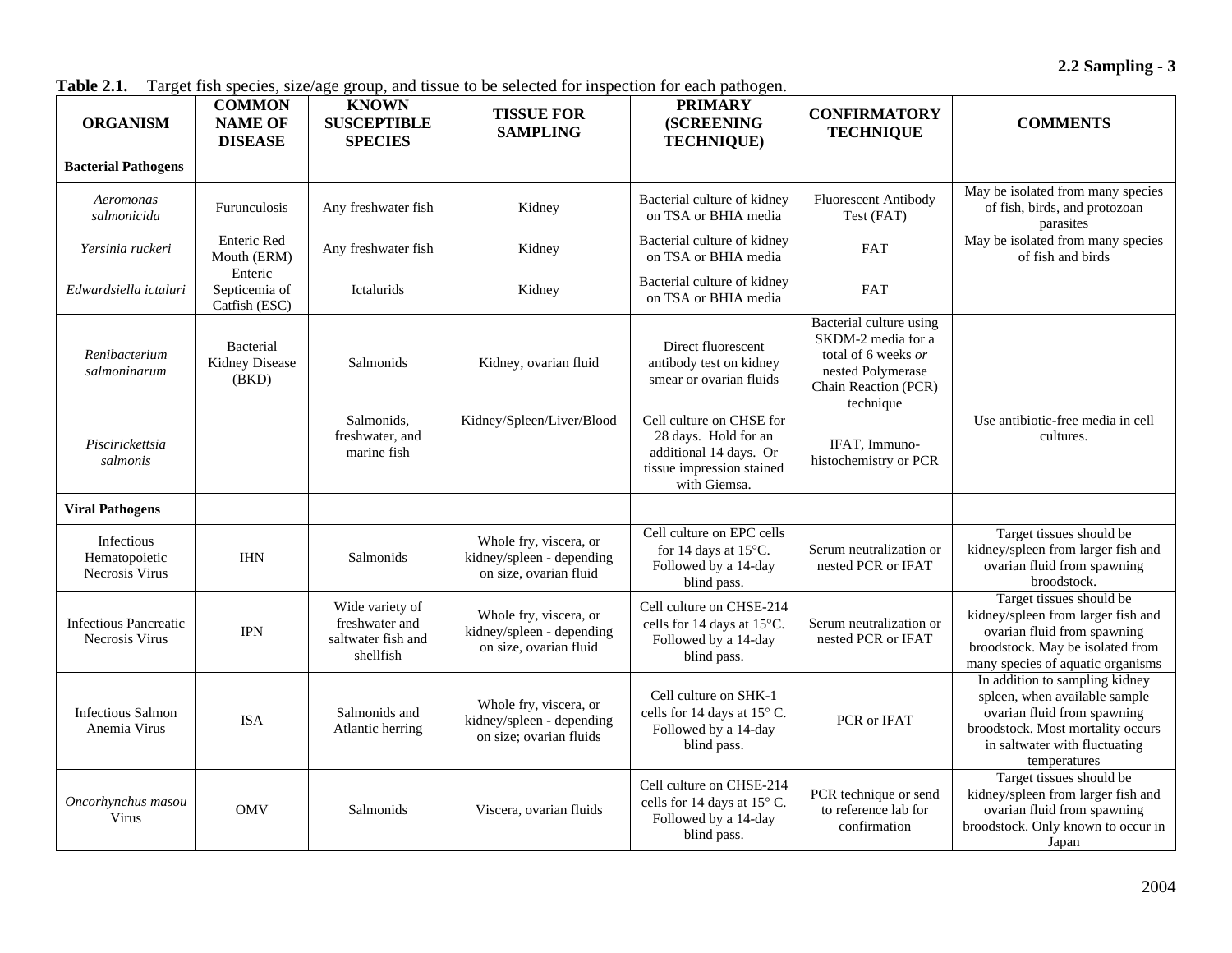| Table 2.1. (Continued) Target fish species, size/age group, and tissue to be selected for inspection for each pathogen. |  |  |  |  |  |
|-------------------------------------------------------------------------------------------------------------------------|--|--|--|--|--|
|-------------------------------------------------------------------------------------------------------------------------|--|--|--|--|--|

**2.2 Sampling - 4** 

| <b>ORGANISM</b>                         | <b>COMMON</b><br><b>NAME OF</b><br><b>DISEASE</b> | <b>KNOWN</b><br><b>SUSCEPTIBLE</b><br><b>SPECIES</b>                                     | <b>TISSUE FOR</b><br><b>SAMPLING</b>                                       | <b>PRIMARY</b><br><b>(SCREENING</b><br><b>TECHNIQUE)</b>                                                           | <b>CONFIRMATORY</b><br><b>TECHNIQUE</b>                                                                                | <b>COMMENTS</b>                                                                                                                                                                                                                                                                           |
|-----------------------------------------|---------------------------------------------------|------------------------------------------------------------------------------------------|----------------------------------------------------------------------------|--------------------------------------------------------------------------------------------------------------------|------------------------------------------------------------------------------------------------------------------------|-------------------------------------------------------------------------------------------------------------------------------------------------------------------------------------------------------------------------------------------------------------------------------------------|
| Viral Hemorrhagic<br>Septicemia Virus   | <b>VHS</b>                                        | Salmonids, pike,<br>turbot, herring,<br>pilchard                                         | Kidney/spleen                                                              | Cell culture on EPC cells<br>for 14 days at 15° C.<br>Followed by a 14-day<br>blind pass.                          | <b>PCR</b>                                                                                                             | In addition to sampling kidney<br>spleen, when available sample<br>ovarian fluid from spawning<br>broodstock.                                                                                                                                                                             |
| White Sturgeon<br>Herpesvirus           | <b>WSHV</b>                                       | White sturgeon,<br>possibly shortnose<br>sturgeon                                        | Kidney/spleen, ovarian<br>fluids                                           | Cell culture on WSS-2<br>cells for 14 days at 20° C.<br>Followed by a 14-day<br>blind pass.                        | Send to reference lab<br>for confirmation                                                                              |                                                                                                                                                                                                                                                                                           |
| <b>Largemouth Bass</b><br>Virus         | <b>LMBV</b>                                       | Centrarchids and<br>ecocids                                                              | Kidney/spleen/swim bladder                                                 | Cell culture on FHM or<br>BF-2 cells for 14 days at<br>$20$ to $25^{\circ}$ C. Followed by<br>a 14-day blind pass. | <b>PCR</b>                                                                                                             |                                                                                                                                                                                                                                                                                           |
| Spring Viremia of<br>Carp Virus         | Infectious carp<br>dropsy                         | Cyprinids, also<br>brown trout, pike,<br>shrimp and copepods                             | Kidney/spleen                                                              | Cell culture on EPC cells<br>for 14 days at 20 to $25^{\circ}$ C.<br>Followed by a 14-day<br>blind pass.           | Serum neutralization or<br><b>PCR</b>                                                                                  | Most easily isolated in the spring<br>during and for several weeks after<br>epizootics.                                                                                                                                                                                                   |
| <b>Parasite Pathogens</b>               |                                                   |                                                                                          |                                                                            |                                                                                                                    |                                                                                                                        |                                                                                                                                                                                                                                                                                           |
| Myxobolus cerebralis                    | Whirling<br>Disease                               | Salmonids                                                                                | Cranial cartilage (entire head<br>or wedge/core sample from<br>larger fish | Pepsin-trypsin digest                                                                                              | Histological<br>observation of<br>spores/lesions<br>consistent with<br>infection in cranial<br>cartilage or nested PCR | For a facility inspection only one lot<br>of the most susceptible species on<br>each water source need be inspected.<br>When possible select fish that have<br>been on that water supply, while at a<br>susceptible age, for a minimum of<br>1800 degree-days C or for six (6)<br>months. |
| Ceratomyxa shasta                       | Ceratomyxosis                                     | Salmonids                                                                                | Intestine (posterior)                                                      | Wet mounts of intestinal<br>scraping                                                                               | Detection of spores or<br><b>PCR</b>                                                                                   | When possible select fish 1) in earth<br>ponds or ponds receiving untreated<br>surface water, 2) that have been on<br>that water supply for a minimum of<br>$six(6)$ months and 3) that are<br>moribund or lethargic.                                                                     |
| Tetracapsula<br>bryosalmonae            | Proliferative<br>Kidney Disease<br>(PKD)          | Salmonids                                                                                | Kidney                                                                     | Smears of kidney stained<br>with Leishman-Giemsa or<br>Lectin                                                      | Histology                                                                                                              | When possible: 1) select fish from<br>earth ponds or raceways receiving<br>untreated surface water, 2) sample<br>moribund fish and 3) conduct<br>sampling during summer or early<br>fall months.                                                                                          |
| <b>Bothriocephalus</b><br>acheilognathi | Asian<br>Tapeworm                                 | Cyprinids, silurids,<br>poeciliids, percids,<br>centrarchids, gobiids,<br>cyprinodontids | Intestine (anterior one third)                                             | Visualization of cestode<br>with pyramidal scolex in<br>the semi-contracted state                                  | Positive identification<br>by use of a key                                                                             | Late summer and fall sampling<br>optimal for detection.                                                                                                                                                                                                                                   |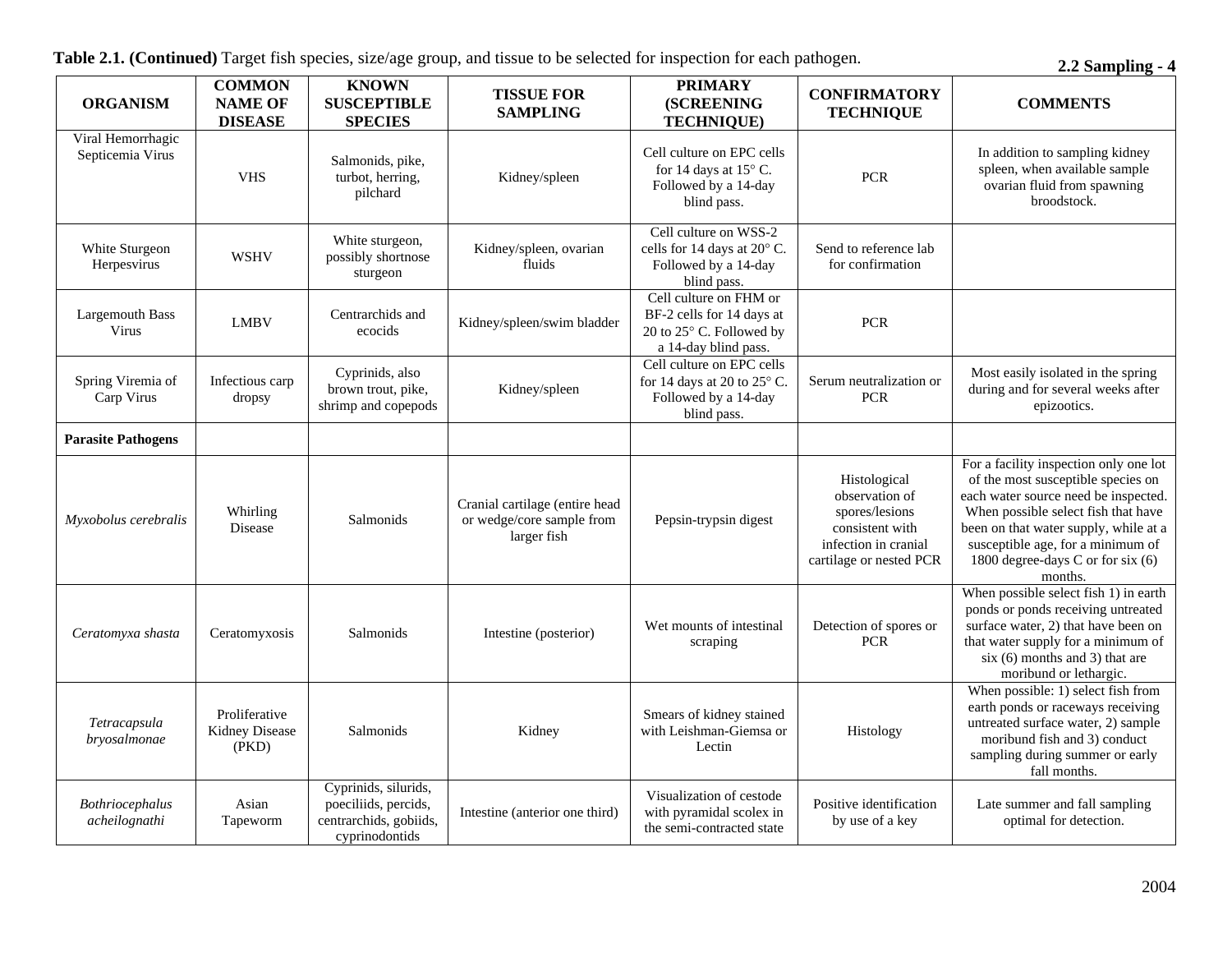| <b>Designation</b> | <b>Total length</b> | <sub>or</sub> | Age                                                                          |
|--------------------|---------------------|---------------|------------------------------------------------------------------------------|
| Fry                | $<$ 4 cm            |               | $0-3$ months of age                                                          |
| Fingerlings        | $4-6$ cm            |               | 4-12 months age                                                              |
| Yearlings/Adults   | $>6$ cm             |               | Non-brood fishes greater than 12<br>months of age                            |
| <b>Broodstock</b>  | $>6$ cm             |               | Sexually mature fish greater than 12<br>months of age and used as broodstock |

**Table 2.2.** Suggested categories for grouping fish for sample collection.

## **C. Lot and Inspection Definitions**

Refer to Table 2.1 and to the pathogen specific sections of this handbook for detailed information on what species of fish are susceptible to each pathogen and the conditions under which it is most readily detected.

### **1. Lot of Non-Broodstock Fish**

A group of non-brood fish of the same species and age group (see definitions of age group in Table 2.2) that have continuously shared a common water source throughout their life history. A representative sample of all strains and rearing units containing this lot shall be included.

### **2. Lot of Broodstock Fish**

A group of sexually mature fish of the same species that share a common water source. The sample must be representative of all age groups (e.g. three-, four-, and five-year-old brood fish) and strains present at the facility.

### **3. Lot Inspection**

The collection and examination of a statistically valid number of the appropriate samples from a specific lot of a susceptible species for any pathogen listed in this handbook. Moribund fish will be included when present. Unless otherwise stated in the policies and/or regulations of the jurisdictions involved, sampling for the required pathogens will be performed at the 5% APPL with a 95% confidence level. See Table 2.3 for further explanation of the number of samples required.

### a. Exception

In broodstock lots where there is access to ovarian fluid, sampling for the required viral pathogens will be performed at the 5% APPL with a 95% confidence level in both kidney/spleen tissues and ovarian (coelomic) fluid. Kidney/spleen and ovarian fluid samples must come from different individuals.

*Example***:** In a broodstock population consisting of 2500 individuals, kidney/spleen samples will be collected from 60 fish (males and/or females) and ovarian fluid will be collected from an additional 60 females for a lot inspection requiring IHNV testing.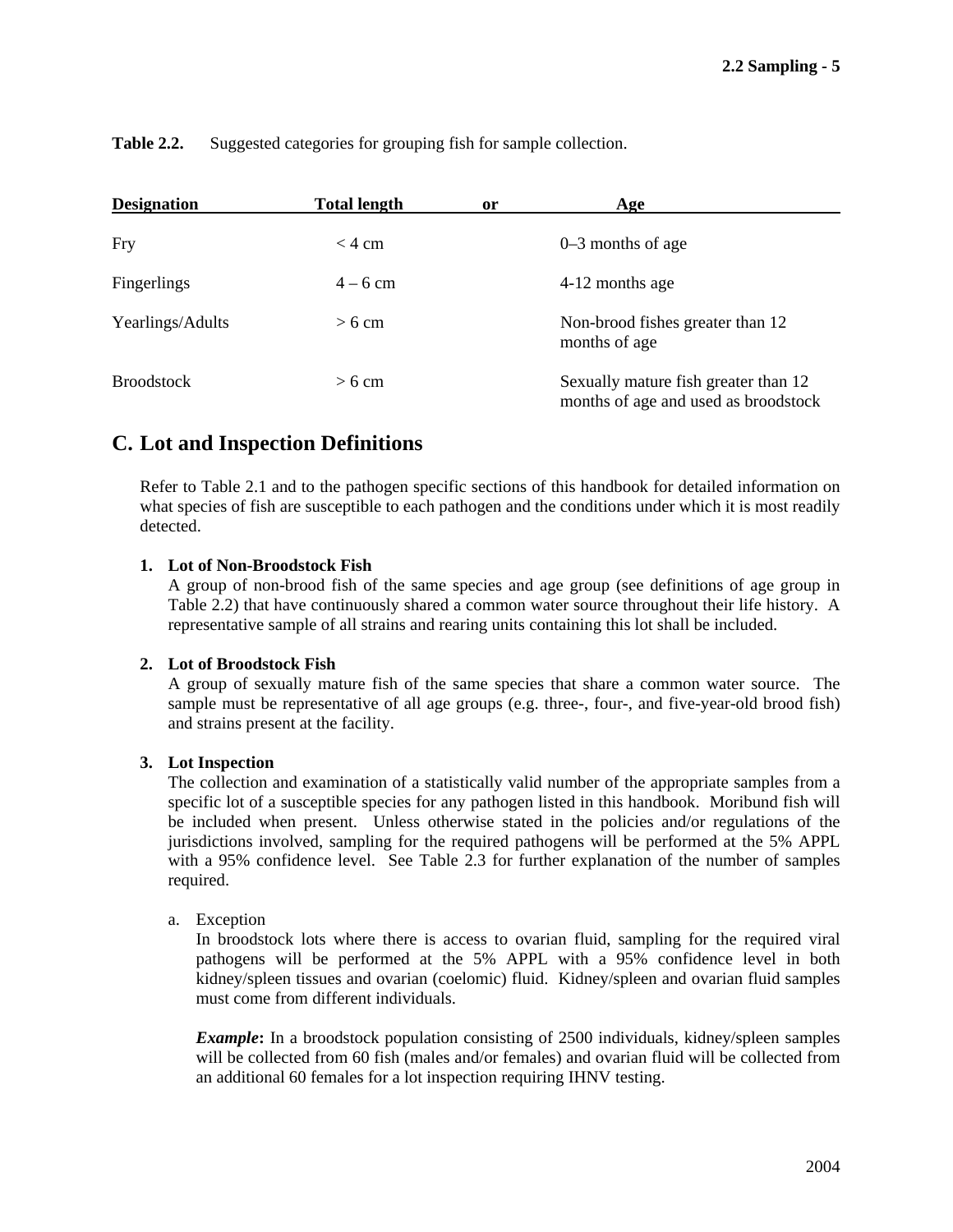b. Exception

A lot of anadromous salmon regularly monitored for *Renibacterium salmoninarum* through ELISA or quantitative PCR techniques may be considered positive for this pathogen without additional testing. Results of the monitoring must be provided to the jurisdictions involved when requested.

### **4. Facility Inspection**

Lot inspection of each and every susceptible lot of fish held on the facility for any of the bacterial, viral, and parasitic pathogens listed in this handbook.

a. Exception

For *Myxobolus cerebralis*, only one lot of the most susceptible species on each water source at the facility needs to be inspected. It is essential that the lot chosen has had sufficient exposure to create a detectable infection

b. Inspection Frequency

Most regulating jurisdictions require that a history of annual inspections be submitted with the inspection report prior to permitting the importation, stocking, and/or transfer of aquatic animals. It is, therefore, recommended that a program of annual facility inspections be encouraged for any facility participating in intrastate, interstate, and/ or international commerce of their animals.

## **D. Sample Number**

Unless otherwise dictated by the receiving jurisdiction, the number of fish to be collected from each lot must be in accordance with a plan that provides 95% confidence that at least one infected fish will be collected if the minimum assumed pathogen prevalence level (APPL) of infection equals or exceeds 5%. Examples of the number of fish to sample for various population sizes are listed in Table 2.3. Table 2.3 also includes examples of the number of fish to sample if a 2% or 10% APPL is required by the requesting authority. If the population size is estimated to be between two grouping levels, the sample is taken from the next higher population class (Amos 1985; OIE 2000; Ossiander and Wedemeyer 1973; Thoesen 1994).

**Table 2.3.** Sample number based on an assumed pathogen prevalence level (APPL) in the population of 10%, 5 %, or 2%.

| Lot Size         | <b>Number of Fish Required for Sample</b> |                |            |
|------------------|-------------------------------------------|----------------|------------|
| (number of fish) | <b>10% APPL</b>                           | <b>5% APPL</b> | $2\%$ APPL |
| 50               | 20                                        | 35             | 50         |
| 100              | 23                                        | 45             | 75         |
| <b>250</b>       | 25                                        | 50             | <b>110</b> |
| 500              | 26                                        | 55             | 130        |
| 2000             | 27                                        | 60             | 145        |
| >100,000         | 30                                        | 60             | 150        |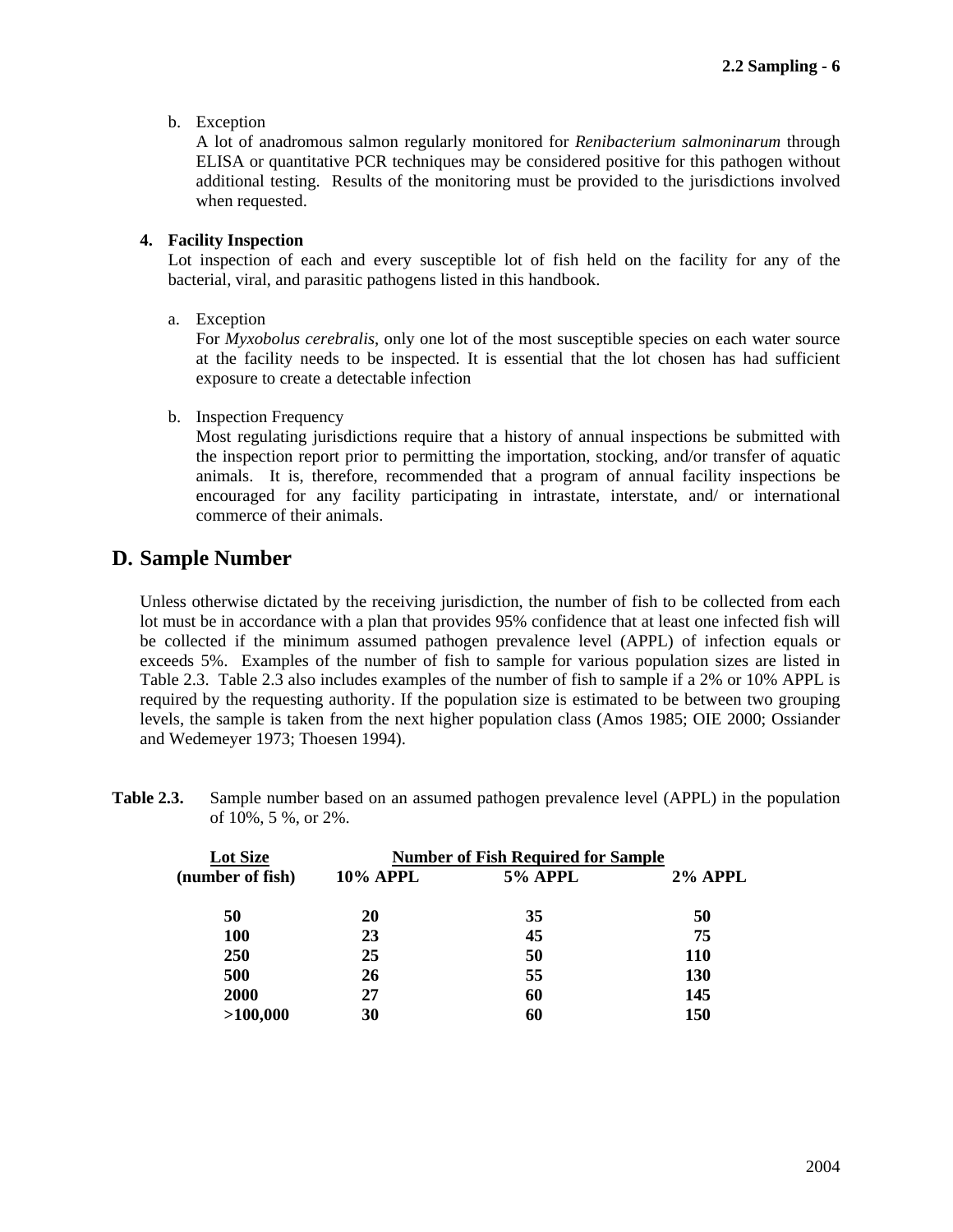## **E. Sample Collection**

The order in which tissues are collected will vary depending on the tests to be run. What tissues and fluids are collected, will vary depending on the size of the fish, age of the fish, purpose for which the inspection is being performed, and the requirements of the assays used by the receiving laboratory.

## **1. Necropsy**

A detailed necropsy procedure can be found in "Fish Disease: Diagnosis and Treatment" (Noga 1996).

- a. Examine and note presence of gross external lesions. If lesions are collected for histological examination, it must be done in a manner that will not compromise the aseptic collection of samples for bacteriology and virology.
- b. Collected fish are humanely euthanized immediately prior to sample collection.

**Note:** If confirmation of *M. cerebralis* infection is to be done histologically, fish should not be killed by a blow to the head as this may compromise the integrity of skeletal elements.

- c. Fry are generally only examined for viruses. Fingerling, yearling, and adult sized fish may be examined for bacteria, virus, and/or parasites.
- d. The instruments used during sample collection are at a minimum cleaned between sample pools and disinfected between lots.
- e. The body cavity is opened being careful not to compromise the target sample tissues with contents from the intestinal tract.
- f. If it blocks access to the kidney, the swim bladder is moved.
- **2. Collection of Kidney Cultures for the Detection of** *Aeromonas salmonicida, Edwardsiella ictaluri, Yersinia ruckeri, and/or Renibacterium salmoninarum*

Samples for bacteriology should always be taken first with proper aseptic technique to minimize contamination.These cultures are not usually collected from fry.

- a. A sterile swab or inoculating loop is inserted into the posterior kidney and streaked on a plate or slant (2.3.B "Media Preparation") of the appropriate media. Streaks from up to four fish in the same lot may be made on a single culture plate. When multiple cultures will be made from one fish, reinsert the sterile inoculation loop or swab into the kidney before each plate or slant is streaked. If fish are large enough, a piece of kidney tissue may be excised and used to streak the media.
	- i. *Aeromonas salmonicida, Edwardsiella ictaluri, and Yersinia ruckeri:* Brain Heart Infusion Agar (BHIA) or Trypticase Soy Agar (TSA) (2.3.A.1 "Growth Media")
	- ii. *Renibacterium salmoninarum*: SKDM-2 (2.3.A.2 "Growth Media") if the receiving laboratory will be using bacterial culture for the confirmation of R. salmoninarum.
- b. Sample any organs with visible lesions.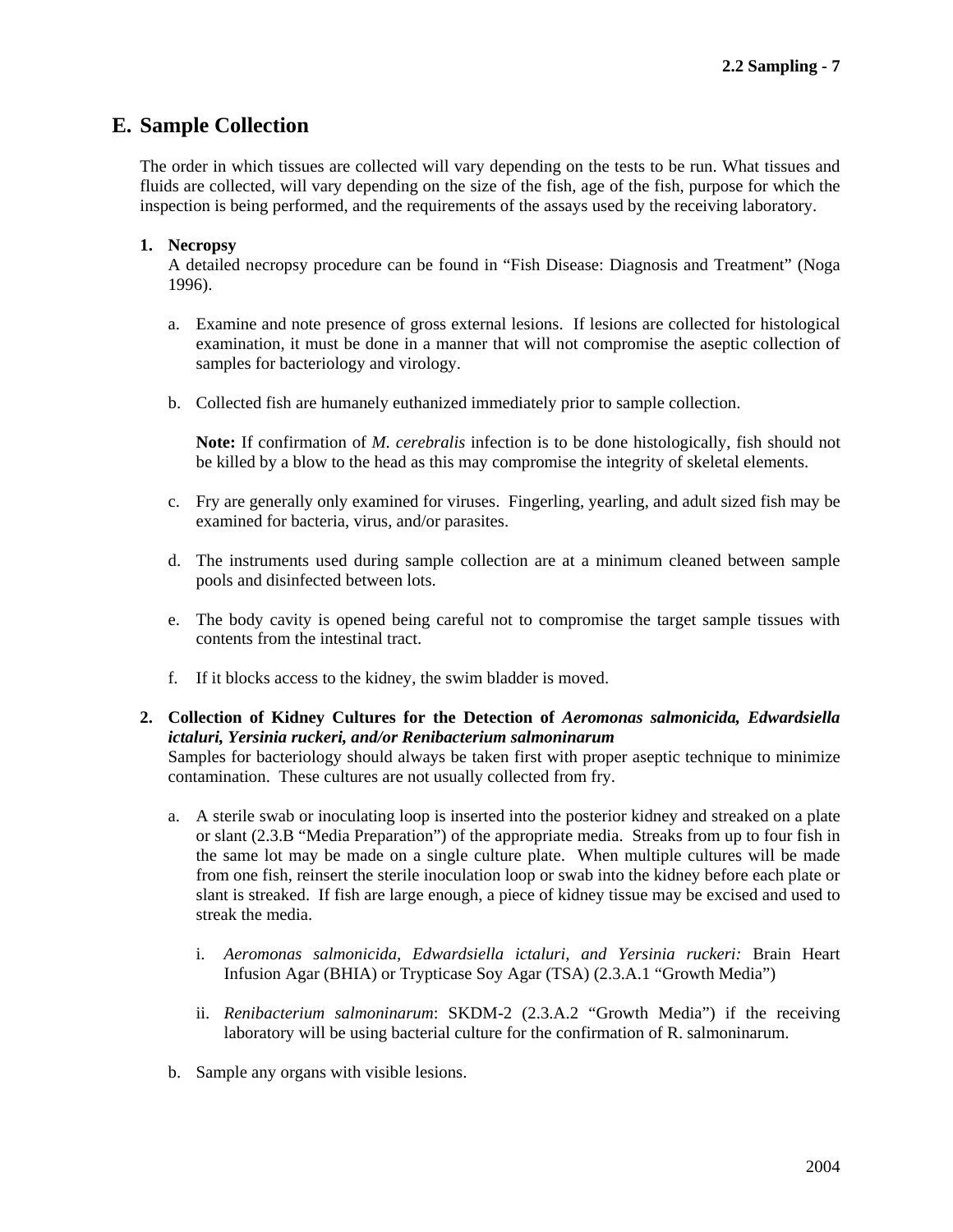- c. Incubate media and identify pathogens by the methods described in Chapter 3 Bacteriology.
- d. A smear for the *R. salmoninarum* FAT (3.5.A "Summary of Screening Test") is made from the posterior kidney on a microscope slide. The slides will be screened by FAT as described in 3.5.A "Summary of Screening Test."
- e. If the polymerase chain reaction technique (PCR) (3.5.B.2 "Nested Polymerase Chain Reaction (PCR) for Confirmation of *R. salmoninarum* DNA") will be used to confirm a positive *R. salmoninarum* FAT slide, a kidney sample is collected after sampling of the kidney is completed for bacteriology and virology.

**Note:** Approximately 25 mg of kidney is collected into a sterile vial and frozen. Tissues collected for PCR archiving should be labeled so that those tissues can be identified individually if corresponding FAT slides are found positive for *R. salmoninarum*.

f. Ovarian fluid, when available, may be collected from spawning female broodstock for detection of *R. salmoninarum*. The ovarian fluid sample may be obtained from an aliquot of the sample collected for viral analysis (2.2.E.3.e) and processed at the laboratory as described in 3.5.A.1.b "Ovarian Fluid Pellet Smear."

## **3. Collection of Tissues for the Detection of Viral Agents**

During collection, transport, and storage prior to processing, samples should be kept chilled (0 to 4°C). **Do not freeze.** During processing, samples should be kept on ice and at no time exceed 15°C or virus viability may be compromised.Tissues for viral testing may be collected and stored in a viral transport media such as Hank's Buffered Salt Solution (HBSS) with or without antibiotics (2.3.C.2 "Hanks Balanced Salt Solution (HBSS)"). The pH should be maintained within the 7.2 to 7.6 range. The samples must be processed and inoculated onto cell cultures within 72 hours of collection and 48 hours or less is recommended.

- a. From fry, the entire fish is collected and placed into sterile containers; when present, yolk sacs should be removed to reduce toxicity in cell culture and muscle tissue may be trimmed off as needed to maintain a reasonable sample volume.
- b. From fingerling-sized fish, the visceral mass including the kidney is collected and placed into sterile containers. If the stomach is filled with feed, it may be removed.
- c. From yearling/adult fish, approximately equal amounts of the spleen and kidney are obtained using aseptic technique and placed into sterile containers. Tissues from up to five fish may be pooled in the same container with approximately an equal amount of tissue from each fish. Total sample volume should not exceed 1.5 grams of tissue.
- d. From broodstock fish, approximately equal amounts of the spleen and kidney are obtained using aseptic technique and placed into sterile containers. Tissues from up to five fish may be pooled in the same container with approximately an equal amount of tissue from each fish. Total sample volume should not exceed 1.5 grams of tissue.
- e. From female broodstock at spawning, ovarian fluid is collected into an appropriately sized sterile container. Approximately equal volumes (1 mL per fish) of ovarian fluid from up to five fish may be pooled in the same container.
- **4. Collection of Specimens for the Detection of** *Myxobolus cerebralis* **Evaluation**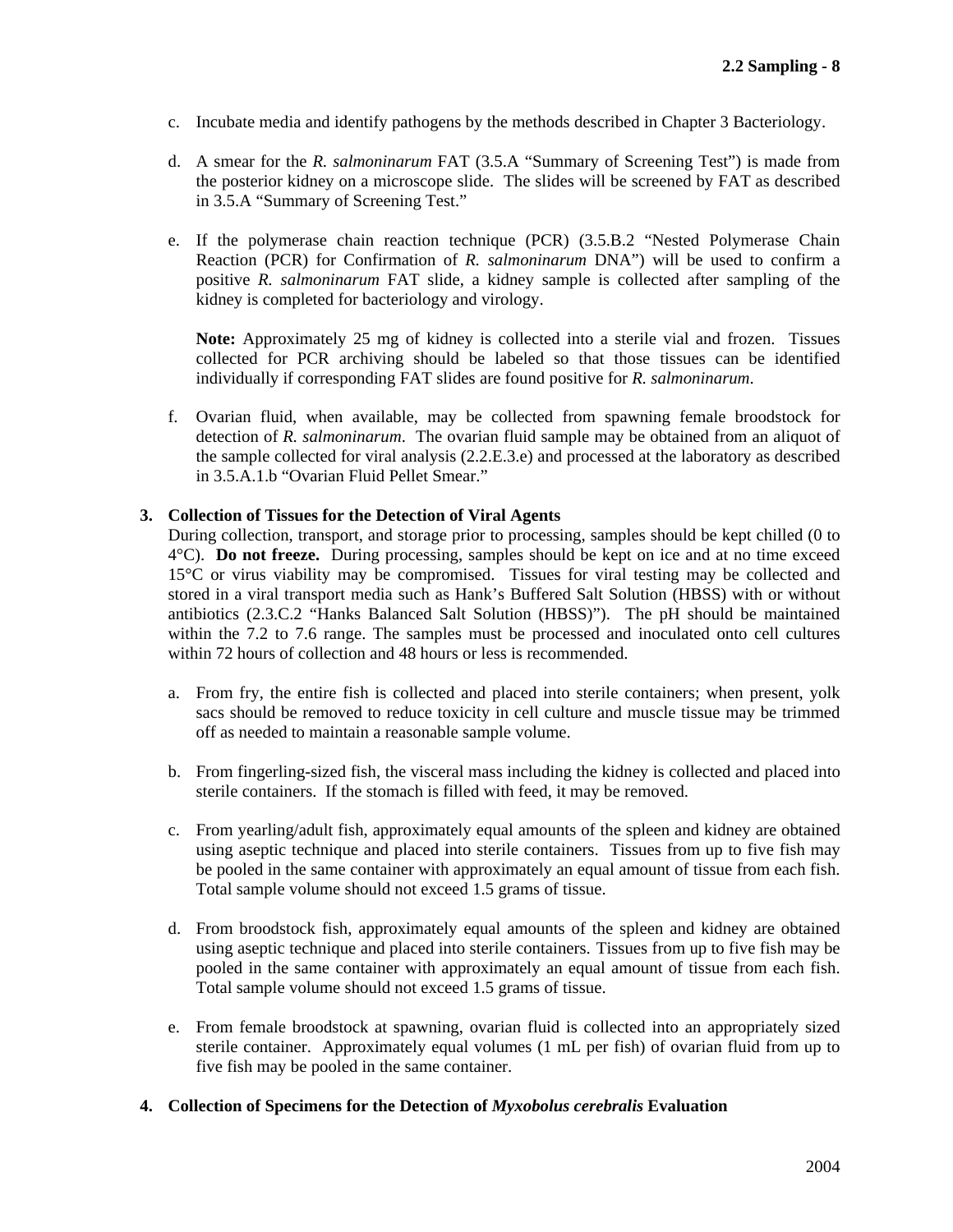Selection of appropriate species and age should be made using Table 2.2 and information in 5.2 *Myxobolus cerebralis* (Whirling Disease) (Lorz and Amandi 1994; Meyers 1997).

- a. Fish from the same lot may be processed in pools of up to five fish by pepsin-trypsin digest (PTD). For confirmation by PCR or histology, head/core samples are processed individually. Therefore, in order to track positive pools, all corresponding samples must be labeled appropriately.
- b. From fingerling and yearling fish (less than 15 cm), the entire head, including opercles, is severed from the body.
- c. For larger fish where size makes collecting the entire head impractical, a wedge or core samples may be taken. Include gill arches for more resistant species (5.2 *Myxobolus cerebralis* (Whirling Disease)).
	- i. A triangle-shaped wedge is cut posterior to the orbit at the dorsal surface almost to the ventral edge of the opercula. The top (dorsal) portion of the wedge should measure 1.5 cm (Figure 2.1).
	- ii. A core sample is taken by inserting a biopsy or boring tool (at least 19mm diameter; boring drill bit or sharpened pipe fitted to a drill work well) into the dorsal surface of the head just posterior to the eyes and forcing it ventrally until it penetrates into the mouth (Figure 2.2).



**Figure 2.1.** Diagram of location of wedge sample from adult fish.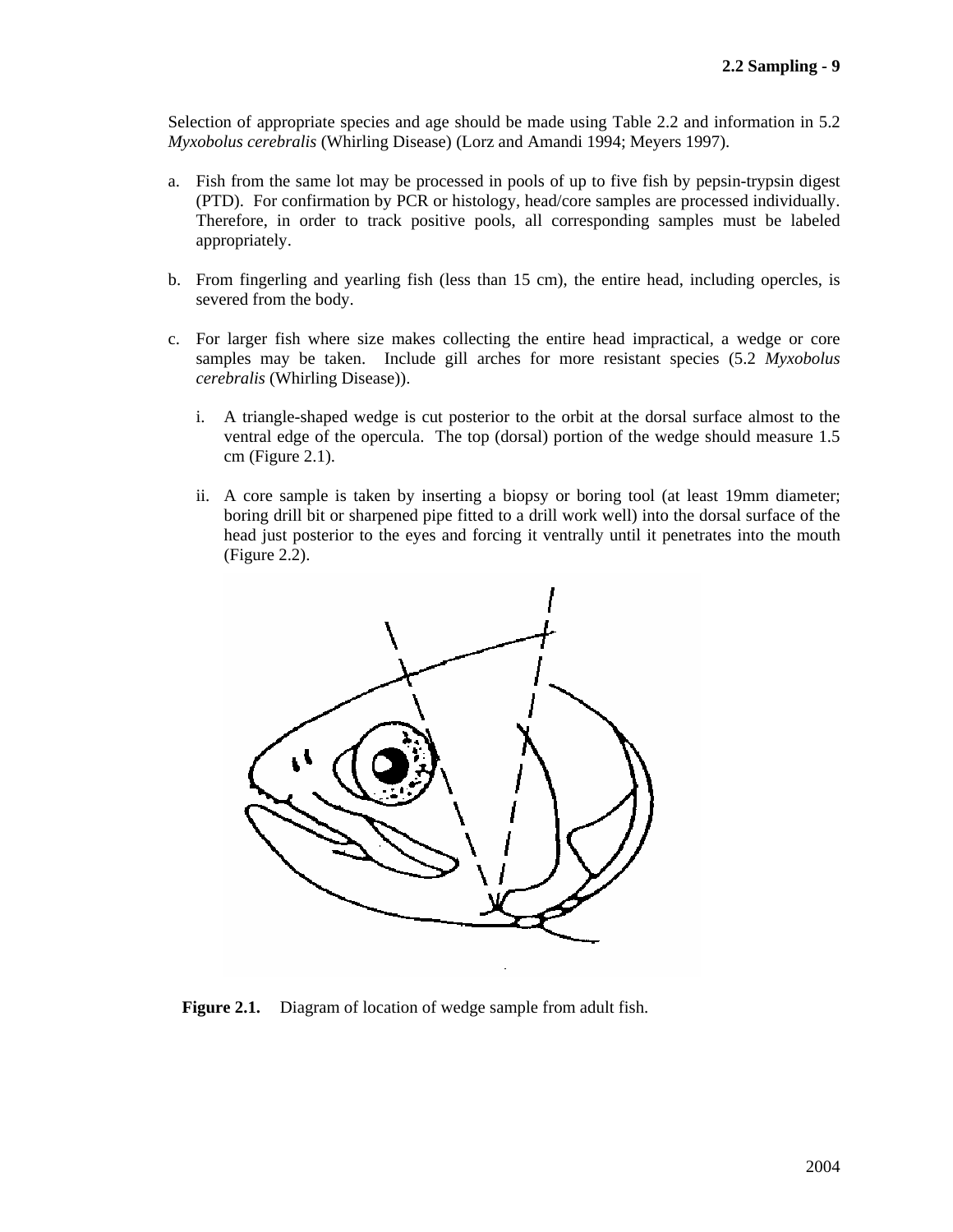

**Figure 2.2.** Diagram of location of core sample from adult fish.

- d. Each head, wedge, or core sample should be split such that each piece contains all the tissue layers. The tissue that is to be processed by PTD for screening should be placed in a plastic bag and transported to the laboratory on ice. Tissues representing up to five fish may be combined for PTD assay.
- e. The other half-head, wedge, or core is preserved in a manner suitable for confirmatory testing as follows:
	- i. For PCR confirmation, at the time of collection, refrigerate, place on ice or freeze. Upon receipt by the laboratory, samples may be frozen at -20°C.

**Note:** extreme care should be taken in the collection of samples in which PCR confirmation may be used. Refer to Chapter 6 for appropriate precautions.

- ii. For histological confirmation, at the time of collection place tissue in a fixative suitable for histology, such as 10% neutral buffered formalin (2.3.C.3 "10% Neutral Buffered Formalin (10% NBF)") or Davidson's (2.3.C.4 "Davidson's Fixative") fixative. Use a 10:1 (volume/volume) volume of fixative to sample.
- f. Number individual samples to correspond to the tissue pool to be analyzed by PTD.
- **5. Collection of Tissues for the Detection of** *Ceratomyxa shasta* **(Bartholomew 2001)** 
	- a. For detection of *C. shasta,* fish are sampled individually and tissues are not pooled for examination.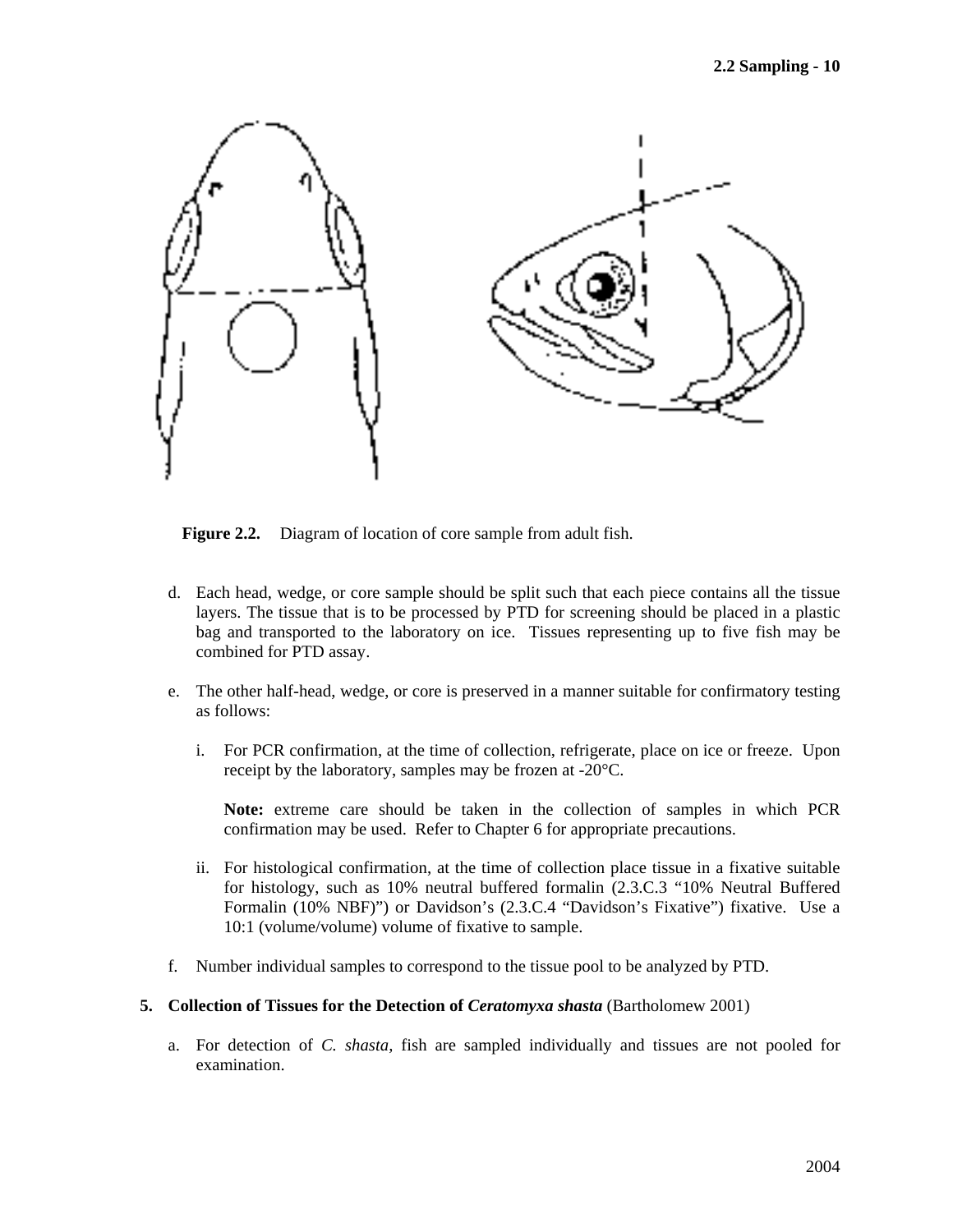- b. Wet mounts are prepared from intestinal scrapings from the posterior intestine and from any lesions. When possible, fish should be examined immediately after death, but whole fish or intestines can be shipped on ice and examined within 24 hours.
- c. For PCR confirmation of *C. shasta*, excise a small portion of the lower intestine (about 2 to 5 mm) and transfer to a vial with 500 µL DNA extraction buffer (5.6.G "DNA Extraction Buffer"). Alternatively, the sample may be frozen or fixed in 100% ethanol (EtOH). Samples in ethanol may be stored at room temperature; those in extraction buffer should be refrigerated or frozen for long-term storage.

**Note:** extreme care should be taken in the collection of samples in which PCR confirmation may be used. Refer to Chapter 6 Polymerase Chain Reaction (PCR) for appropriate precautions.

### **6. Collection of Tissues for the Detection of** *Bothriocephalus acheilognathi*

- a. Collected fish are best processed shortly after euthanasia, but may be transported on ice for up to 24 hours. Fixed specimens are not acceptable because of recovery and identification problems. This is especially true for small tapeworms.
- b. If fish larger than 20 cm are to be examined, the anterior third of intestinal tracts can be removed and placed in bags on ice to avoid transporting whole large fish.
- c. To remove the intestine, cut at the anus and just posterior to the stomach. Unravel intestines gently with fingers and cut off the anterior third and place in a bag on ice. Discard the lower two-thirds of the intestines.
- d. Fish smaller than 20 cm are best transported to the laboratory alive but may be shipped whole on ice in plastic bags.
- **7. Collection of Samples for the Detection of** *Tetracapsula bryosalmonae* (Klontz and Chacko 1983; Hedrick et al. 1986; Kent 1994)
	- a. For *T. bryosamonae* fish are sampled individually and tissues are not pooled for examination. However, impressions of more that one fish can be made on a single microscope slide.
	- b. Impressions of kidney tissue of each fish are made by excising a small  $(5mm^2)$  piece of tissue, blotting the tissue on paper to remove the excess blood, and making serial impressions on an alcohol-cleaned slide. Tissue is fixed in either absolute (100%) methanol (MeOH) for five minutes for Leishman-Giemsa staining or in acetone-ethanol (60:40) at -20°C for 10 minutes for lectin staining. The slide is labeled appropriately (location, reference) and stored in a slide box. For prolonged storage of slides for lectin staining, they should be stored dessicated at -70°C.
	- c. A small piece of kidney from each fish is saved in 10% neutral buffered formalin (2.3.C.3 "10% Neutral Buffered Formalin (10% NBF)") or other suitable tissue fixative (2.3.C.4 "Davidson's Fixative") for confirmation of the presence of *T. bryosalmonae* by histopathology.
	- d. For PCR confirmation of *T. bryosalmonae*, excise a small portion of the kidney (about 2 to 5 mm<sup>2</sup>) and transfer to a vial with 500 µL DNA extraction buffer (5.6.G "DNA Extraction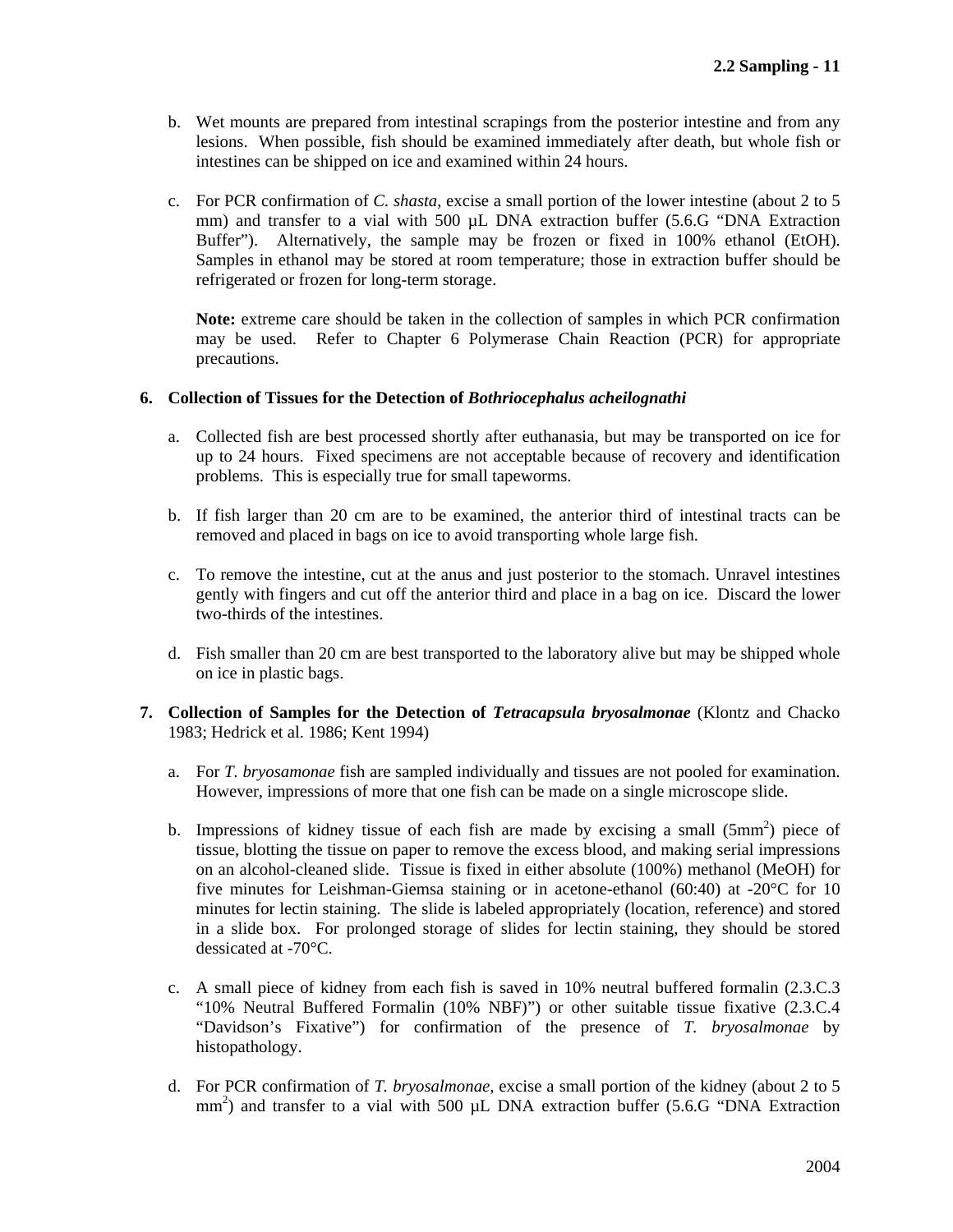Buffer"). Alternatively, the sample may be frozen or fixed in 100% ethanol (EtOH). Samples in ethanol may be stored at room temperature; those in extraction buffer should be refrigerated or frozen for long-term storage.

**Note:** extreme care should be taken in the collection of samples in which PCR confirmation may be used. Refer to Chapter 6 Polymerase Chain Reaction (PCR) for appropriate precautions.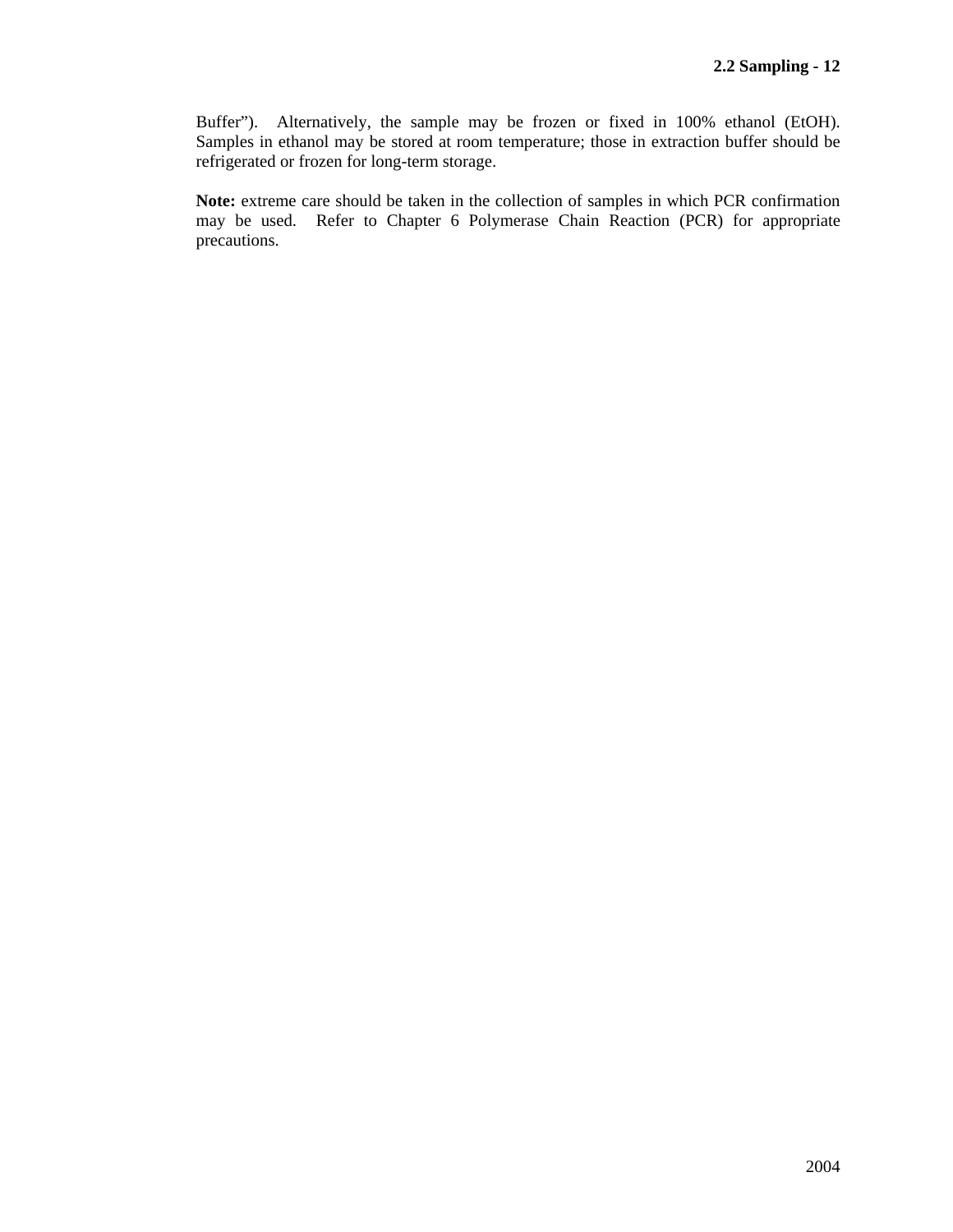# **2.3 Reagents, Media, and Media Preparation**

## **A. Growth Media**

Most of these media are commercially available as pre-made formulas or as bases, which can be easily made in the laboratory. These commercial products are entirely acceptable and should be made and stored according to the manufacturer's recommendations.

#### **1. Brain Heart Infusion Agar (BHIA) and Tryptic Soy Agar (TSA)**

These two basic agars are interchangeable for bacterial cultures obtained during an inspection. They are both commercially available.

### **2. Selective Kidney Disease Medium-2 (SKDM-2) (Austin, et.al.1983)**

Used for the selective isolation of *Renibacterium salmoninarum.*

| Peptone         | 10g        |
|-----------------|------------|
| Yeast extract   | $0.5$ g    |
| L-Cysteine HCL  | $1\sigma$  |
| Agar            | 15g        |
| Distilled water | to 1000 mL |

Adjust pH to 6.5 before adding agar. Autoclave for 15 minutes at 121 $^{\circ}$ C. Cool to  $\sim$  50 $^{\circ}$ C and add:

| <b>Fetal Bovine Serum</b> | $200.0$ mL |
|---------------------------|------------|
|---------------------------|------------|

The following antibiotics can also be added to the SKDM-2 to reduce overgrowth from other bacterial organisms (Austin et. al. 1983).

4.0 mL Cyclohexamide  $(1.2 \text{ g}$  Cyclohexamide in 96 mL dH<sub>2</sub>O) 1.0 mL D-Cycloserine  $(0.3 \text{ g}$  D-Cycloserine in 24 mL of  $dH_2O$ ) 2.0 mL Polymyxin B-sulfate  $(0.3 \text{ g Polym}$ yxin B-sulfate in 24 mL of distilled  $H_2O$ ) 1.0 mL Oxolinic Acid (0.06 g Oxolinic Acid in 24 mL of 5% NaOH)

## **B. Media Preparation**

#### **1. Plate Media**

a. Prepare media in stainless steel beakers or clean glassware according to manufacturer instructions. Check pH and adjust if necessary. Media must be boiled for one minute to completely suspend agar. Use of a stir bar will facilitate mixing of agar.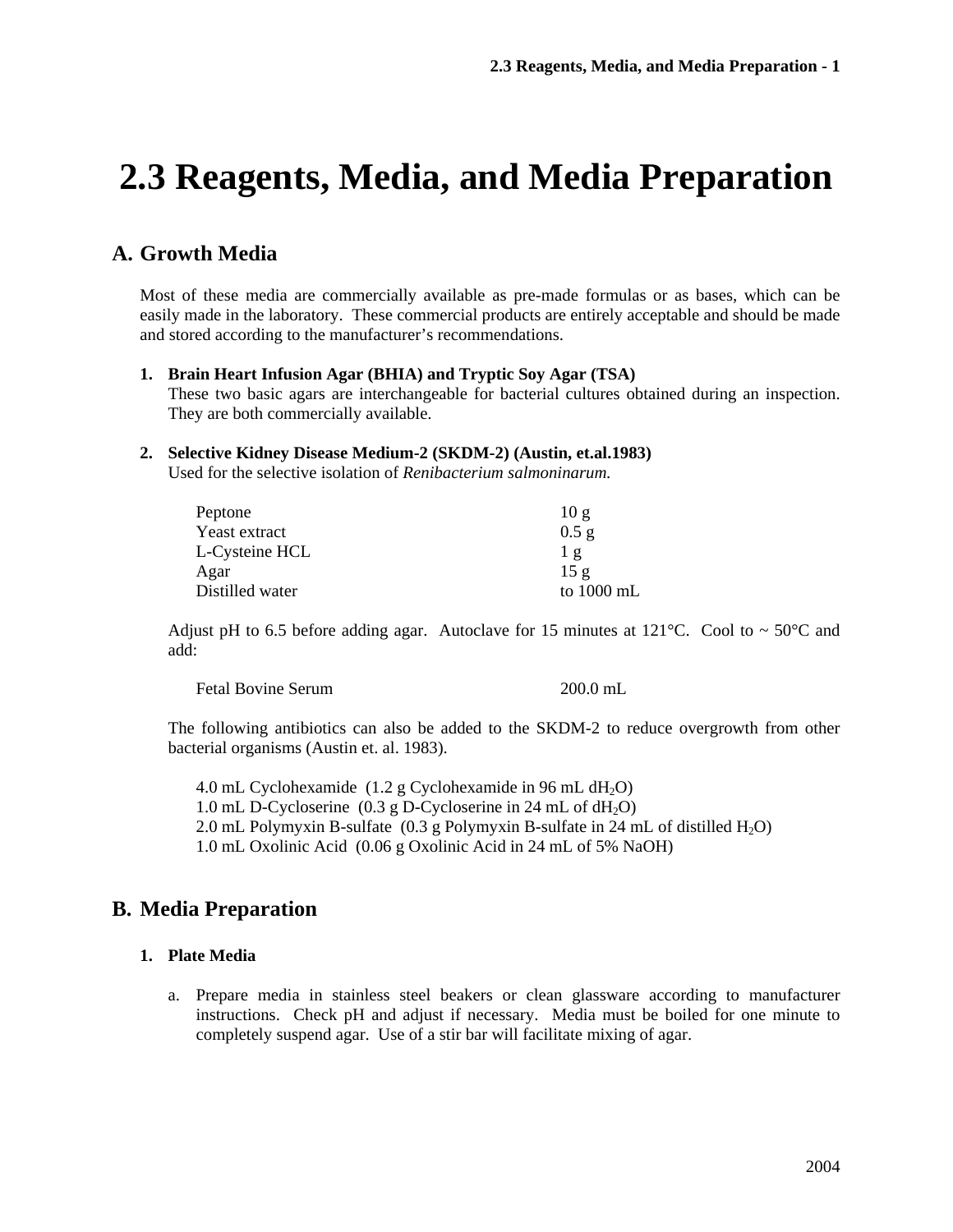- b. Cover beaker with foil or pour into clean bottles being sure to leave lids loose. Sterilize according to manufacturer's instructions when given or at 121°C for 15 minutes at 15 pounds pressure.
- c. Cool media to 50°C.
- d. Alternatively, media can be autoclaved and cooled to room temperature and refrigerated for later use. Store bottles labeled with media type, date, and initials. When media is needed, boil, microwave, or use a water bath to completely melt the agar. Cool to 50°C. Avoid reheating media multiple times before use.
- e. Before pouring media, disinfect hood or counter thoroughly and place sterile petri dishes on the disinfected surface. Aseptically mix any antibiotic solutions, sheep's blood, or Fetal Bovine Serum into the media at this temperature.
- f. Label the bottom of each plate with medium type and date prepared.
- g. Remove bottle cap and pour plates or dispense with a sterile Cornwall pipette, lifting each petri dish lid as you go. Pour approximately 15 to 20 mL per petri dish. Replace lids as soon as the plate is poured.
- h. Immediately wash medium bottle, cap, and pipette in hot water to remove agar and clean up any spilled agar.
- i. Invert plates when the media has cooled completely  $\left(\sim 30 \text{ to } 60 \text{ minutes}\right)$  to prevent excessive moisture and subsequent condensation on the plate lid.
- j. Allow plates to sit overnight at room temperature. Store plates upside down in the refrigerator in a tightly sealed plastic bag or plate storage tin.
- k. Follow manufacturer's recommendation for storage period of prepared media. Each batch should be labeled with date of preparation and/or an expiration date.

## **2. Tube Media**

- a. Prepare media in stainless steel beakers or clean glassware according to manufacturer's instructions. If the medium contains agar, boil for one minute to completely suspend the agar. Use of a stir bar will facilitate mixing of agar.
- b. Media with indicators must be pH adjusted. This can be done when medium is at room temperature; otherwise, compensation for temperature needs to be made.
- c. Arrange test tubes in racks. Disposable screw cap tubes can be used for all tube media.
- d. Use an automatic pipetter or Pipette-aid™ to dispense the medium. If using the Brewer or Cornwall pipette, prime with deionized water and then pump the water out of the syringe prior to pipetting. Discard the first few tubes of media that are dispensed. Dispense approximately 5 to 10 mL media in 16 x 125mm or 20 x 125mm tubes. Close caps loosely.
- e. Immediately after use, rinse the automatic pipetter in hot tap water followed by distilled water to remove all media and prevent clogging of the instrument.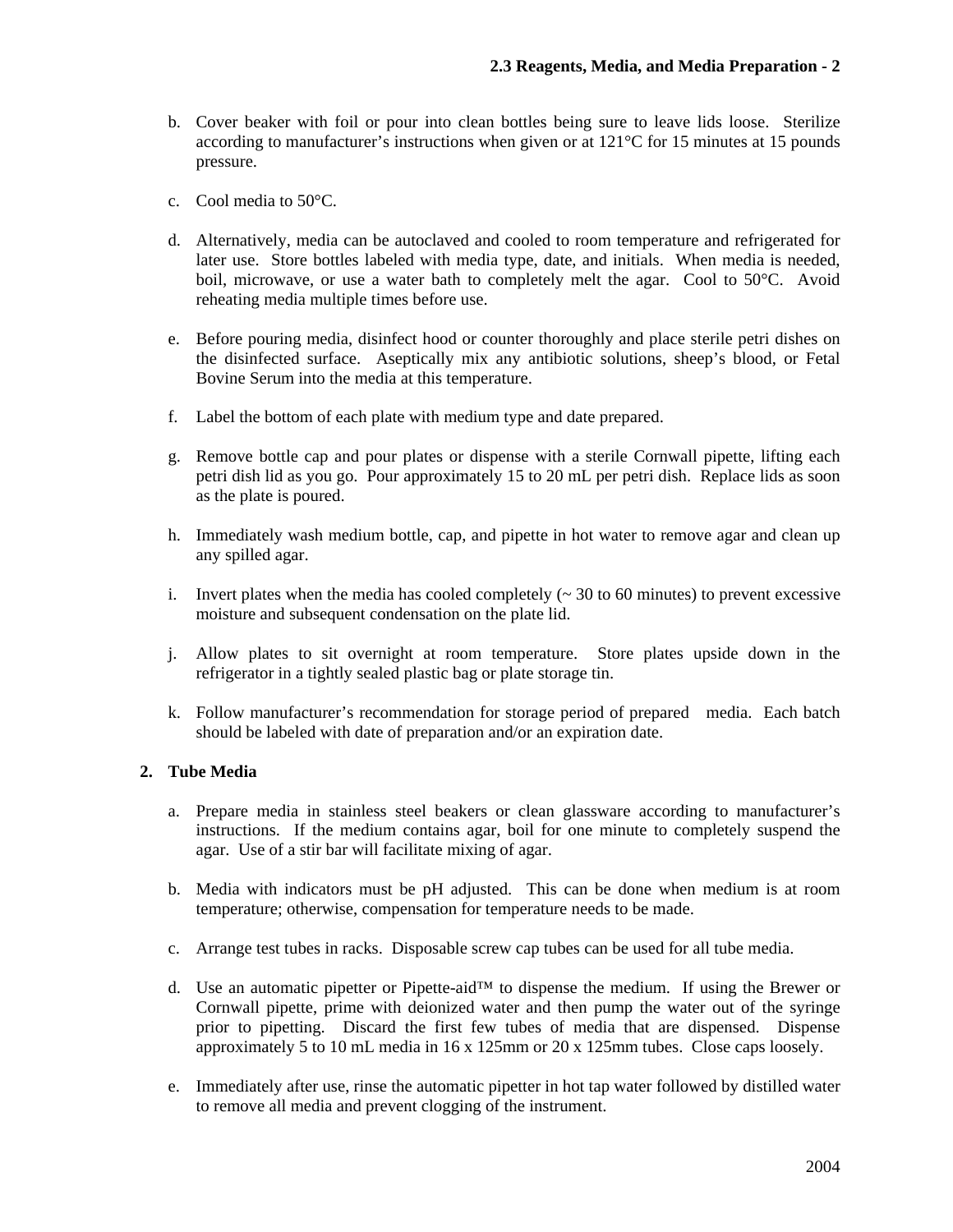- f. Follow manufacturer's recommendation for autoclave time and temperature.
- g. If making slants, put tubes in slant racks after autoclaving. Adjust the slant angle to achieve the desired slant angle and butt length (i.e. long butt and short slant for TSI or a standard slant over ¾ of the tube length for TSA or BHIA).
- h. Cool completely to room temperature in the slanted position. Tighten caps.
- i. Label the tubes or the tube rack with type of medium and date made.
- j. Store at 2 to 8°C, following manufacturer's recommendation for long-term storage.

## **C. Reagents**

| 1. | 70% Ethanol (EtOH)                                                      |            |
|----|-------------------------------------------------------------------------|------------|
|    | Ethanol (95%)                                                           | 737 mL     |
|    | Distilled water                                                         | to 1000 mL |
| 2. | <b>Hanks Balanced Salt Solution (HBSS)</b>                              |            |
|    | 10X HBSS                                                                | $100.0$ mL |
|    | Cell culture grade water                                                | 895.0 mL   |
|    | NaHCO <sub>3</sub> $(7.5%)$                                             | $5.0$ mL   |
|    | If antibiotics are used, subtract 320 mL of water and add in its place: |            |
|    | Penicillin/Streptomycin (16%)                                           | $160.0$ mL |
|    | Penicillin G (10,000 units/mL)                                          |            |
|    | Streptomycin sulfate (10,000 ug/mL)                                     |            |
|    | Fungizone                                                               | $160.0$ mL |
|    | 250 ug/mL Amphotericin B                                                |            |
|    | 205 ug/mL Desoxycholate                                                 |            |
|    | Mix. Filter with $0.22$ um filter. Store at $4^{\circ}$ C.              |            |
| 3. | 10% Neutral Buffered Formalin (10% NBF)                                 |            |
|    | Formalin (37% formaldehyde)                                             | $100$ mL   |
|    | Distilled water                                                         | 900 mL     |
|    | Sodium phosphate (monobasic)                                            | 4g         |
|    | Sodium phosphate (dibasic)                                              | 6.5 g      |
|    | Store at room temperature.                                              |            |
| 4. | <b>Davidson's Fixative</b>                                              |            |
|    | 95% Ethanol                                                             | $600$ mL   |
|    | Formalin (37% formaldehyde)                                             | 400 mL     |
|    | Acetic acid (glacial)                                                   | $200$ mL   |
|    | Distilled water                                                         | $600$ mL   |
|    | Store at room temperature.                                              |            |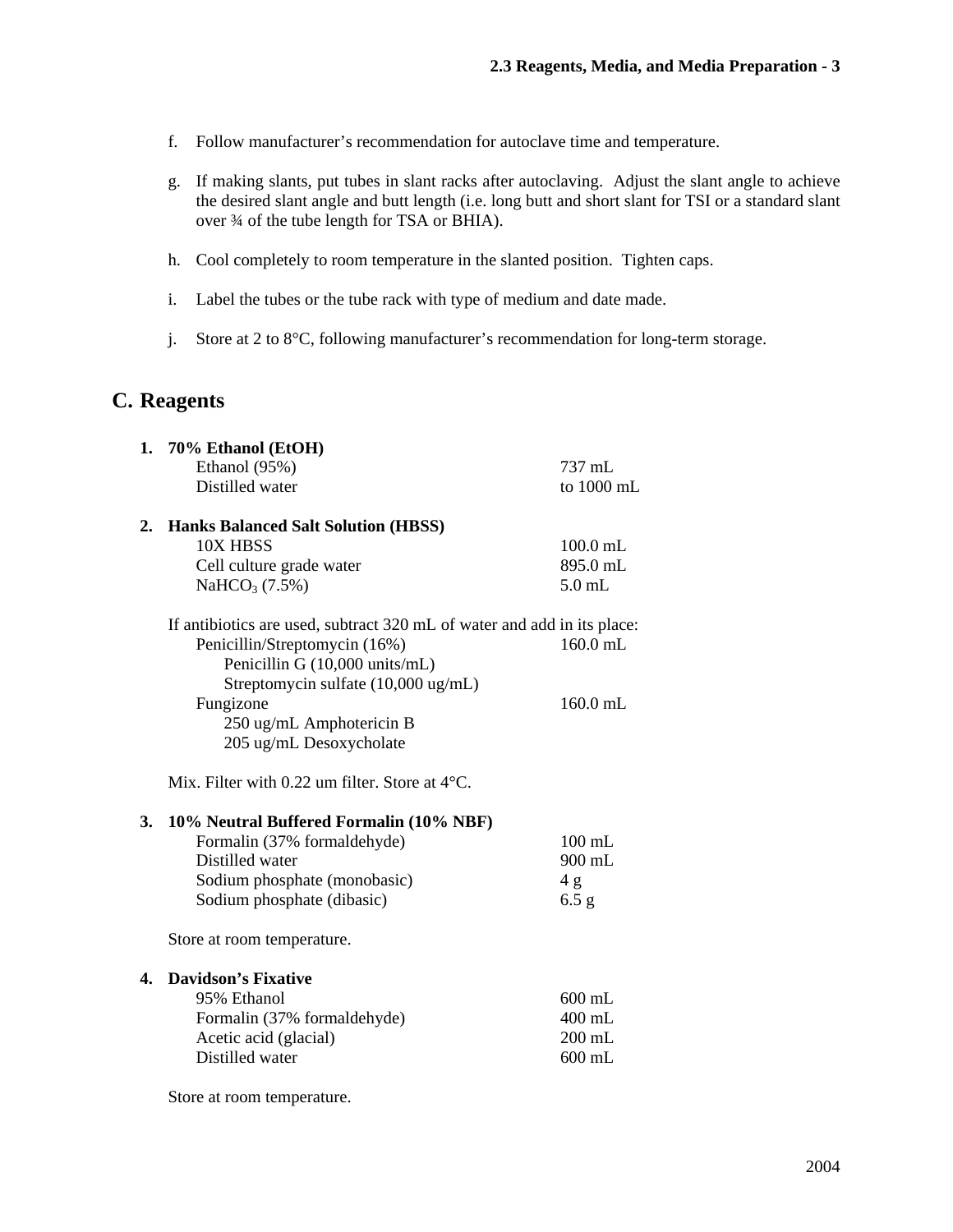## **2.4 Glossary**

- **Anterior kidney** portion of the kidney containing hematopoietic tissues with little or no urinary function. Generally it is the portion of the kidney closest to the head.
- **Aseptic technique** prevention of contact with microorganisms not contained in the target tissue.
- **Disinfect** to free from pathogenic organisms or render those organisms non-infectious.
- **ELISA** Enzyme-Linked Immunosorbent Assay.
- **Inspector** a federally accredited veterinarian, a state or federal animal health official, or an American Fisheries Society (AFS) certified inspector or pathologist.
- **Health history** past events pertaining to infectious or noninfectious agents found during routine monitoring or diagnostic testing.
- **Life history** -all life stages including eggs.
- **PCR** Polymerase Chain Reaction.
- **Posterior kidney** portion of the kidney containing excretory elements and responsible for performing urinary function.
- **Statistically valid number** the number of tissue or fluid samples sufficient to assess the risk of a particular pathogen being present in the population of interest. Selection of this sample number involves specifying both a minimum assumed prevalence level of the pathogen in the population and the minimum acceptable confidence interval for the detection of that pathogen.
- **Sterile** free from living microorganisms.
- **Strain**  a fish population that exhibits reproducible physiological, morphological, or cultural performance characteristics that are significantly different from other fish populations or a broodstock derived from such a population and maintained therafter as a pure breeding population.
- **Strain resistance** the development of disease resistance by a particular strain of fish either through natural or artificial selection.
- **Susceptible species** any species capable of becoming infected with a particular pathogenic organism.

**Therapies -** the use of any drugs and/or chemicals for the treatment of disease.

**Visceral mass** - contents of the abdomen of the fish that includes the liver, spleen, stomach, pyloric caeca, intestine, and kidney.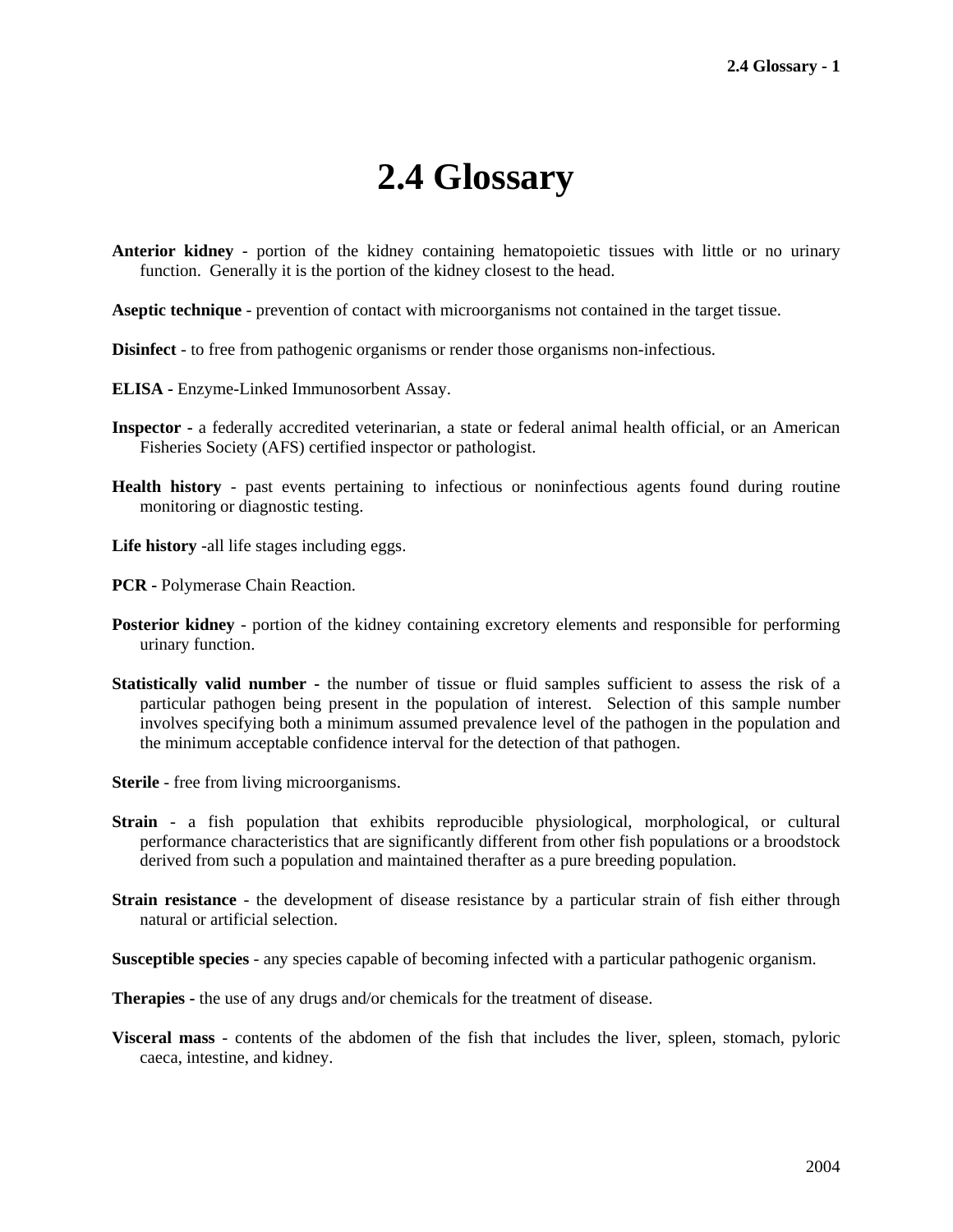**Water source** - a spring, lake, river, stream, creek, or aquifer. Multiple wells from the same aquifer or multiple inlets from the same surface water supply constitute a single water source for a facility. Wells in different aquifers or with demonstrably different water chemistry must be considered different water supplies even if present on a single facility. Unless they are known to come from the same aquifer, every well should be considered a separate source.